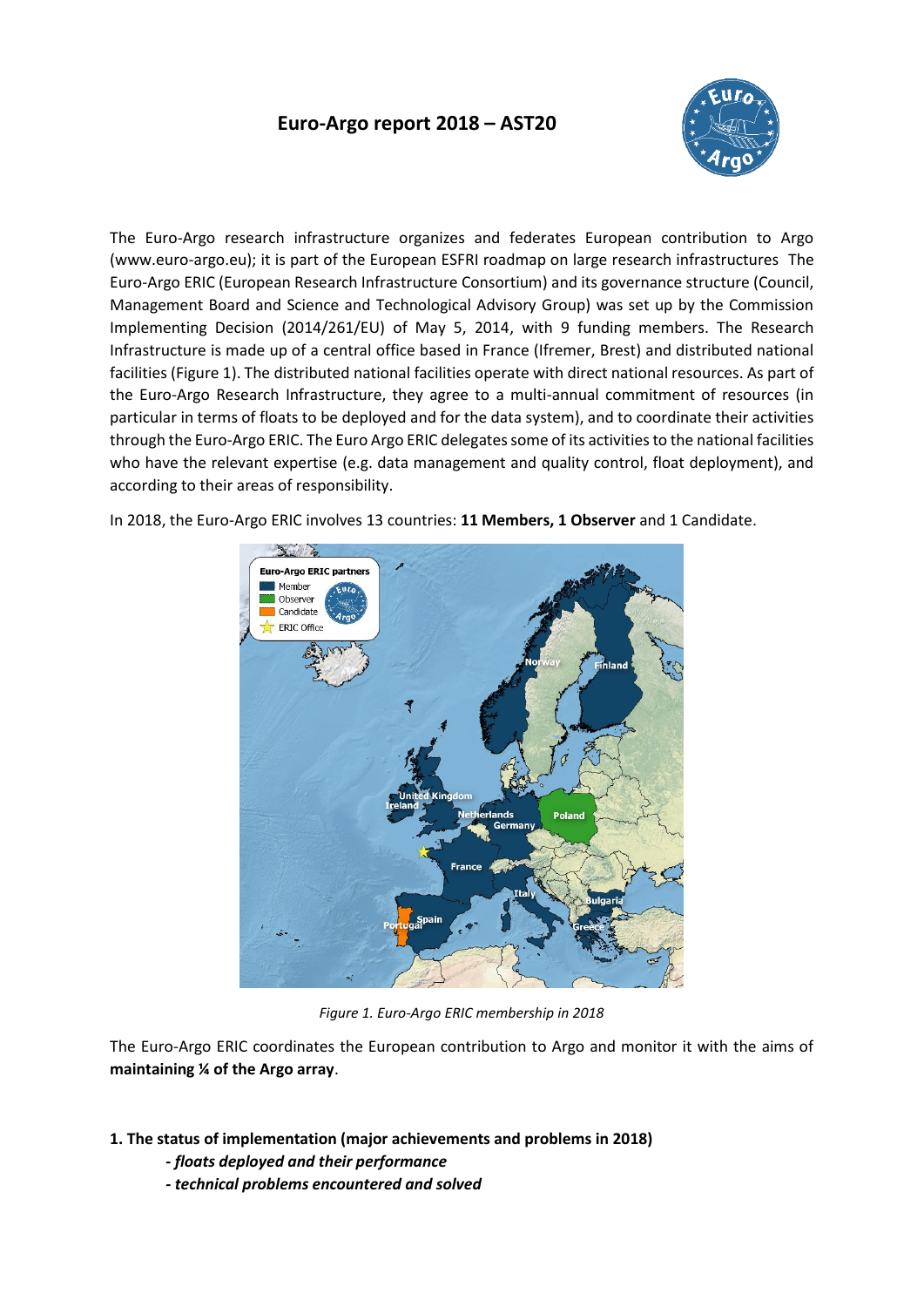## *- status of contributions to Argo data management ( including status of conversion to V3 file formats, pressure corrections, etc) - status of delayed mode quality control process*

Since 2008 Euro-Argo has been working with the European commission to develop a European contribution in addition to the national ones. This is done through projects funded by EC and documented on Euro-Argo website.

In 2018, 31 T/S "EU" floats have been deployed, funded under the EASME/EMFF MOCCA project (2015- 2020) and 2 BGC & 7 DEEP floats under the AtlantOS H2020 EU project (2015-2019) (Table 1).

In total (EU + national), 281 floats have been deployed in 2018 (see Table 1, and Figure 2 for the geographical repartition).

| 2018                   |        | T/S | T/S/O2 | <b>BGC</b> | <b>DEEP</b> | <b>TOTAL</b> |
|------------------------|--------|-----|--------|------------|-------------|--------------|
| EU funded              |        | つィ  |        |            |             | 40           |
| Total                  | Europe | 215 | 18     | 28         | 20          | 281          |
| (EU funded + national) |        |     |        |            |             |              |

*Table 1. European floats deployed in 2018, by type of floats*



*Figure 2. European deployments – 2018*

All the European floats are processed by the European DACs (Coriolis and BODC) and all data are provided in V3.1. Delayed mode QC of the MOCCA floats data has started. It is done by the European DM-Operators (BODC, BSH, Ifremer and OGS) and data are provided to the GDAC. Some of the MOCCA floats have been identified as presenting the SBE salty drift anomaly.

In total, 150 MOCCA floats have been deployed between 2016 and 2018 (median age of approximatively 2 years), all with SBE CTD S/N higher than 7900, and among which 75% have been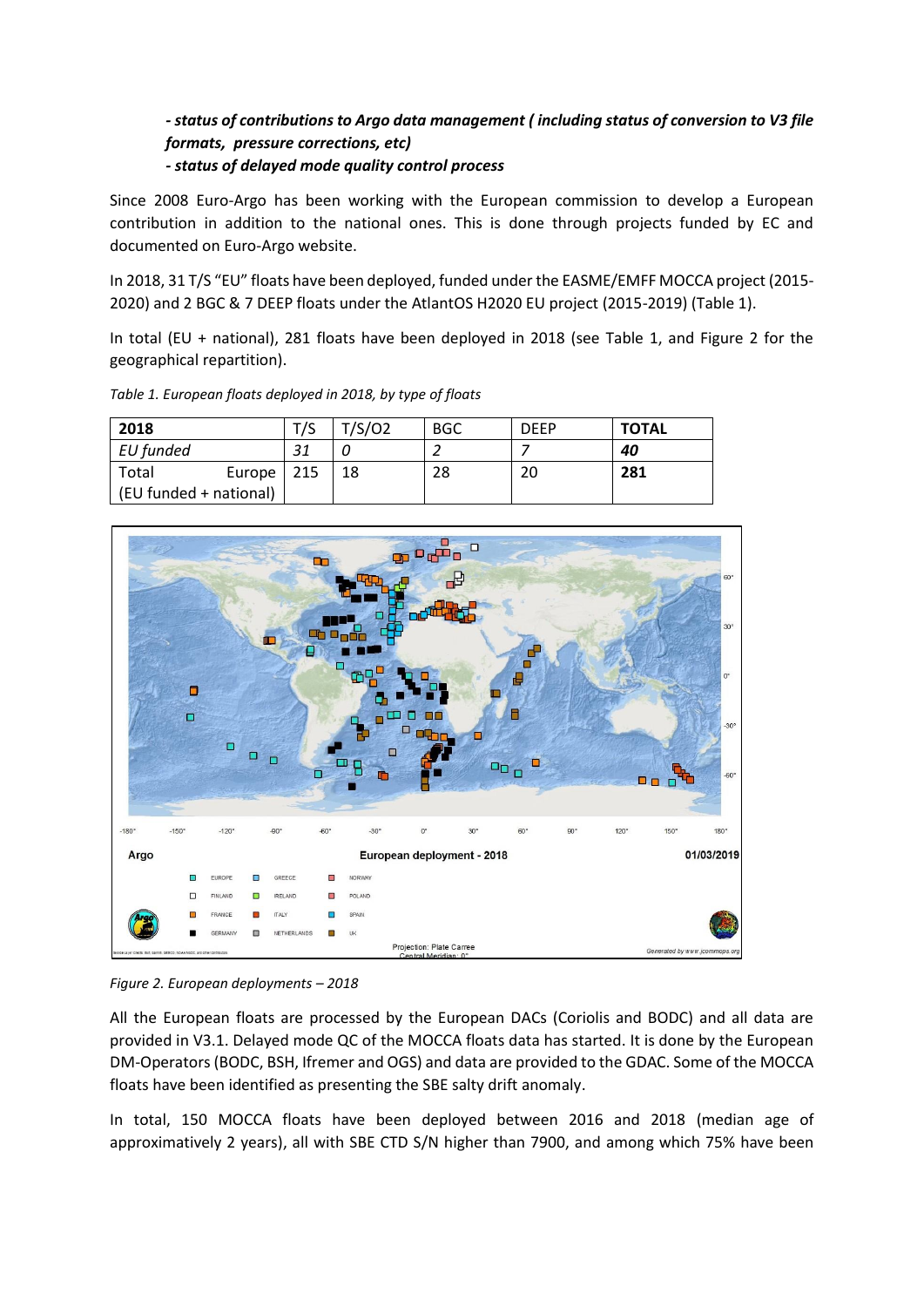processed in Delayed Mode. 14 out of these 150 floats show a salinity drift (9% of the fleet), with 9 of the 14 on the greylist (data not correctable).

European partners are working together to develop checks on the European fleet, in particular using the MINMAX test developed by Ocean-Scope (Gourrion et al. 2018), able to generate alerts on potential early salinity drifts, and facilitate triage on the profiles eligible for DMQC and then identify the ones that need DM processing rapidly. First tests are promising. An analysis has been performed on a daily basis on the GDAC since mid-November 2018, with approximatively 4 new floats subject to drift/bias suspicion per week.

#### **2. Present level of and future prospects for national funding for Argo including a summary of the level of human resources devoted to Argo**.

The Euro-Argo ERIC is coordinating a new EU H2020 4 years project named Euro-Argo RISE starting on January,  $1^{st}$  2019, in which most of the Euro-Argo participating countries are involved. Euro-Argo RISE will enable significant improvement of the European contribution to Argo, through both float deployments (17 in total) and personal time to work on improving the network, data management as well as developing training and outreach material. The Euro-Argo RISE project has been granted a total amount of 4M€.

Euro-Argo is also involved in the ENVRI-FAIR H2020 EU project (2019-2022), through the participation of the Euro-Argo ERIC, Ifremer and BODC (nearly 1M€ funds) Euro-Argo tasks within ENVRI-FAIR are dedicated to improvements in terms of data management, in particular the development of standardised vocabularies for Argo, enhancement of interoperability with other Marine Research Infrastructures and development of new services based on big data technologies.

The Euro-Argo ERIC office consists in a team of 6 persons with project management, technical & scientific background.

**3. Summary of deployment plans (level of commitment, areas of float Deployment, low or high resolution profiles, Argo extensions) and other commitments to Argo (data management) for the upcoming year and beyond where possible**.

| 2019      |                        | T/S | T/S/02 | <b>BGC</b> |    | <b>DEEP</b> | <b>TOTAL</b> |      |    |        |
|-----------|------------------------|-----|--------|------------|----|-------------|--------------|------|----|--------|
| EU funded |                        | 18  |        |            |    |             | 23           |      |    |        |
| Total     | Europe                 | 205 | 20     | 28         |    | 12          | $260*$       |      |    |        |
|           | (EU funded + national) |     |        |            |    |             |              |      |    |        |
| Table     | European               |     | floats | deployed   | in | 2018,       | by           | type | οt | floats |

*\* UK contribution not final*

Euro-Argo will continue to deploy floats following its strategy defined in [Euro-Argo ERIC \(2017\)](https://doi.org/10.13155/48526)*,* and regularly updated following technological developments and recommendations from Argo international. Europe is slowly getting closer to its targets for BGC & Deep extensions (50 BGC & 50 Deep floats deployed per year), with new countries entering the game (e.g. Norway & Finland) for BGC Argo. Plans for 2019 show an increased contribution of Europe in high latitudes regions, but also in the Pacific Ocean, compared to previous years (Figure 3).

Figure 3 shows Euro-Argo total implementation for 2018 and planned for 2019, versus the targets identified in [Euro-Argo ERIC \(2017\)](https://doi.org/10.13155/48526) (line), by basin.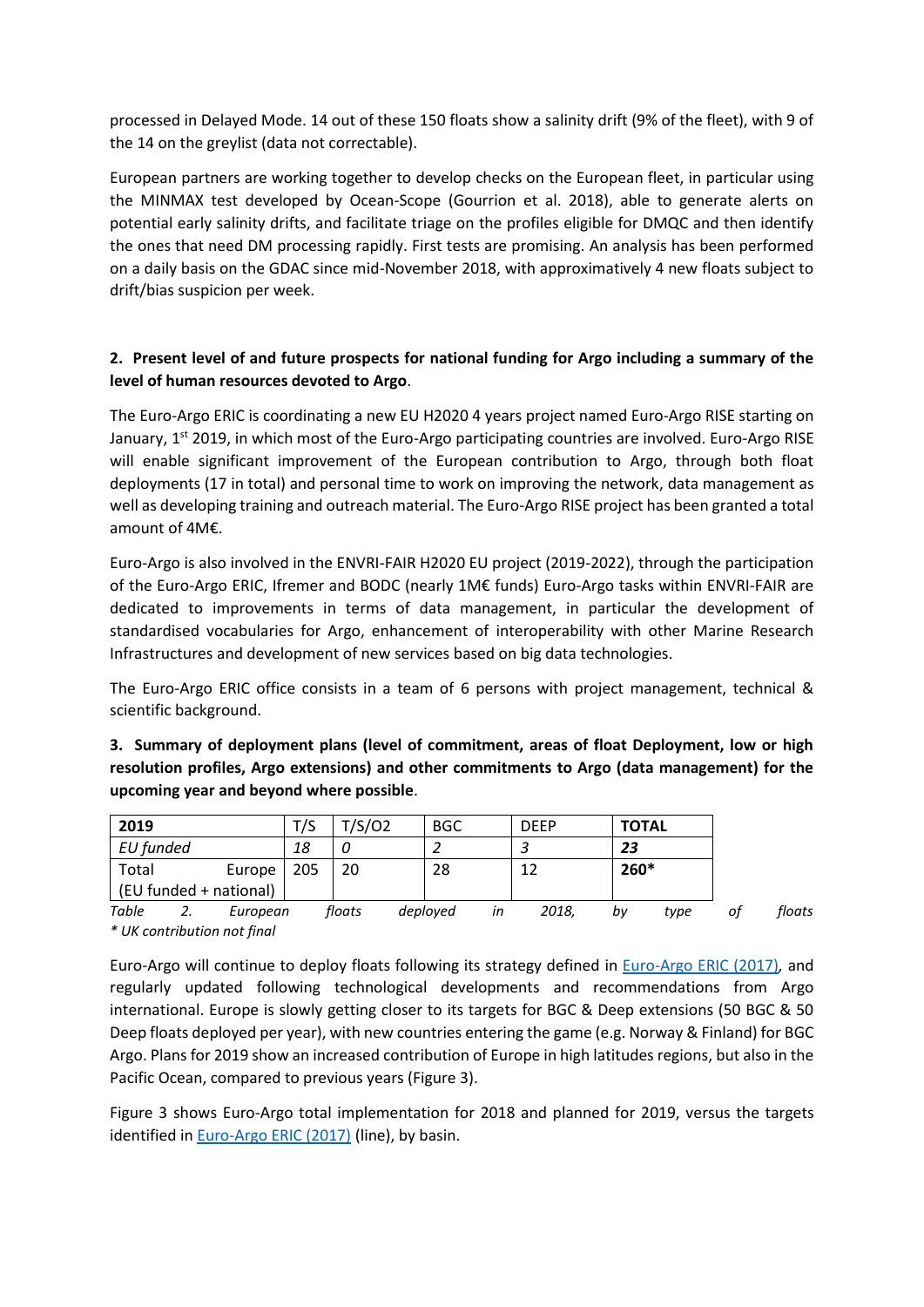

*Figure 3. Geographical repartition of European deployments in numbers of floats – 2018 (left) and 2019 (planned, right)*

### **4. Summary of national research and operational uses of Argo data as well as contributions to Argo Regional Centers. Please also include any links to national program Argo web pages to update links on the AST and AIC websites**.

Argo data and/or products derived from Argo data are used for operational oceanography within the Copernicus Marine Environment Monitoring Service (http://marine.copernicus.eu/), for satellite calibration and validation and for research carried on by the Euro-Argo ERIC partners (see national reports for details). Website: [www.euro-argo.eu.](file:///C:/Users/spouliqu/AppData/Local/Temp/www.euro-argo.eu)

Within the EU project Euro-Argo RISE, European contribution to Argo ARCs will be reinforced, in particular in the Southern Ocean ARC.

Within the EU project ENVRI-FAIR, an Argo vocabulary service will start to be developed using the BODC vocabulary server as presented at last ADMT in San Diego.

### **5. Issues that your country wishes to be considered and resolved by the Argo Steering Team regarding the international operation of Argo.**

None at the writing of this report.